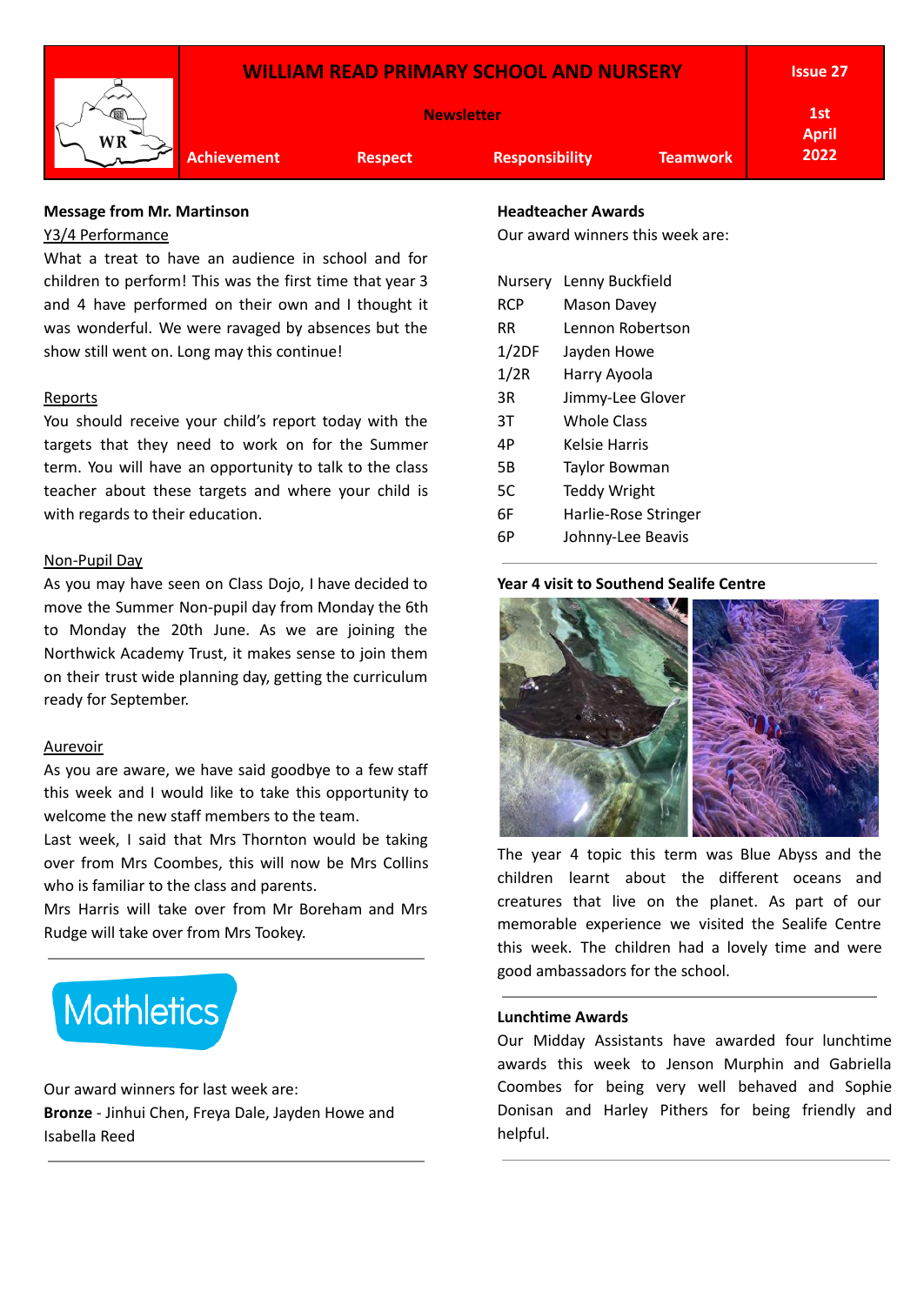### **WILLIAM READ PRIMARY SCHOOL AND NURSERY**



**Newsletter**

**1st April 2022**

**Achievement Respect Responsibility Teamwork**

## Accelerated leader

The following children have achieved these certificates this week.

**Bronze Certificate** - Jenson Murphin 1/2DF, Harley Bartlett 1/2R, Jinhui Chen 1/2R, Nathan Powell 1/2R, Alana Lavery 3R, Ann-Marie Awere 3T, Gio Awidikian 3T, Stanislav Iskarov 3T, Bobby Sipple 3T, Tabitha Stockley 3T, Lauren Gardner 4P, Lara-Mae Wingrave-Bothwell 4P, Faith Yard 5C, Freya Creak 6F, Tobias Gamble 6F, Jack Harper 6F, Leon Love 6F, Isabella Williams 6F, Charlotte Anderson 6P and Charlie Coble 6P.

**Silver Certificate -** Samuel Matyus 1/2DF, Summer-Rose Sinclair 1/2R, Eliza Swierczek 1/2R, Dulcie Stanley 3R, Tommy Glover 4P, Harry Burn-Green 4R, Aiyana Chikandwa 4R, Ella Gutheil 4R, Nyla Hedges 4R, Shae-Lee Knight 4R, Leo Mckechnie 4R, Shanay Osei 4R, Mohammed Rahman 4R, Lexie Roberts 4R, Daisy Robertson 4R, Lacey-Mai Sinclair 4R, Sebastian Swierczek 4R, Layla-May Yetkin 4R, Paige Strickland 5C, Harlie-Rose Stringer 6F, Claudia Vaux-Jackson 6F, Shaun Brett 6P, Jack McGrath 6P and Rubie-Rai Roberts 6P.

**Gold Certificate -** Indie Taylor 1/2R, Emir Enginov 4P, Jessica Stringer 4P, Erica-Gabriela Barsan 5B, Maisie Glover 6F, Tyler Leonard 6P and Rubie-Rai Roberts 6P.

**Fluffy Bookmark -** Jenson Ayres 5B, Tamara Brade 5C and Pawel Swierczek 5C.

**Keyring -** Harry Pickett 4R.

| The table below shows our top readers so far this year: |     |           |
|---------------------------------------------------------|-----|-----------|
| Eligiusz Szczepanek                                     | 4R  | 1,369,280 |
| Lara Garrett                                            | 6F. | 979,084   |
| Erica-Gabriela Barsan                                   | 5B  | 717,085   |
| Ava Nicholls-Cain                                       | 6F. | 709,529   |
| Claudia Vaux-Jackson                                    | 6F  | 538,963   |
| <b>Charlie Pickett</b>                                  | 6Р  | 492,522   |
| Ella Yalcin                                             | 6Р  | 410,071   |
| Jack McGrath                                            | 6F  | 402,165   |
| Pawel Swierczek                                         | 5C  | 397,081   |
|                                                         |     |           |



Our Dojo Champions this week are:

|            | Nursery Nova Herbert                          |
|------------|-----------------------------------------------|
| <b>RCP</b> | Julius Sczcepanek                             |
| <b>RR</b>  | Mia Fenlon                                    |
| 1/2DF      | Eilah Huggins                                 |
| 1/2R       | Indie Taylor                                  |
| 3R         | <b>Dulcie Stanley</b>                         |
| 4P         | Jessica Stringer & Lara-Mae Wingrave-Bothwell |
| 4R         | Ella Gutheil                                  |
| 5Β         | <b>Charlie Spring</b>                         |
| 5C         | Ashton Hickin                                 |
| 6F         | Jack Harper                                   |
| 6P         | Mohammad Azad                                 |

**Dates for your Diary**

**Monday 4th April - Friday 15th April** Easter Break

### **Monday 18th April**

Easter Monday Bank Holiday

### **Tuesday 19th April**

First Day of Summer Term

### **Thursday 21st April**

Y5 & Y6 Primary Sports Hall Athletics (selected pupils)

**Monday 25th April** Y4 Swimming starts

## **Tuesday 26th April**

Parent Consultations

### **Thursday 28th April**

Parent Consultations

**During May** Year 2 SATs